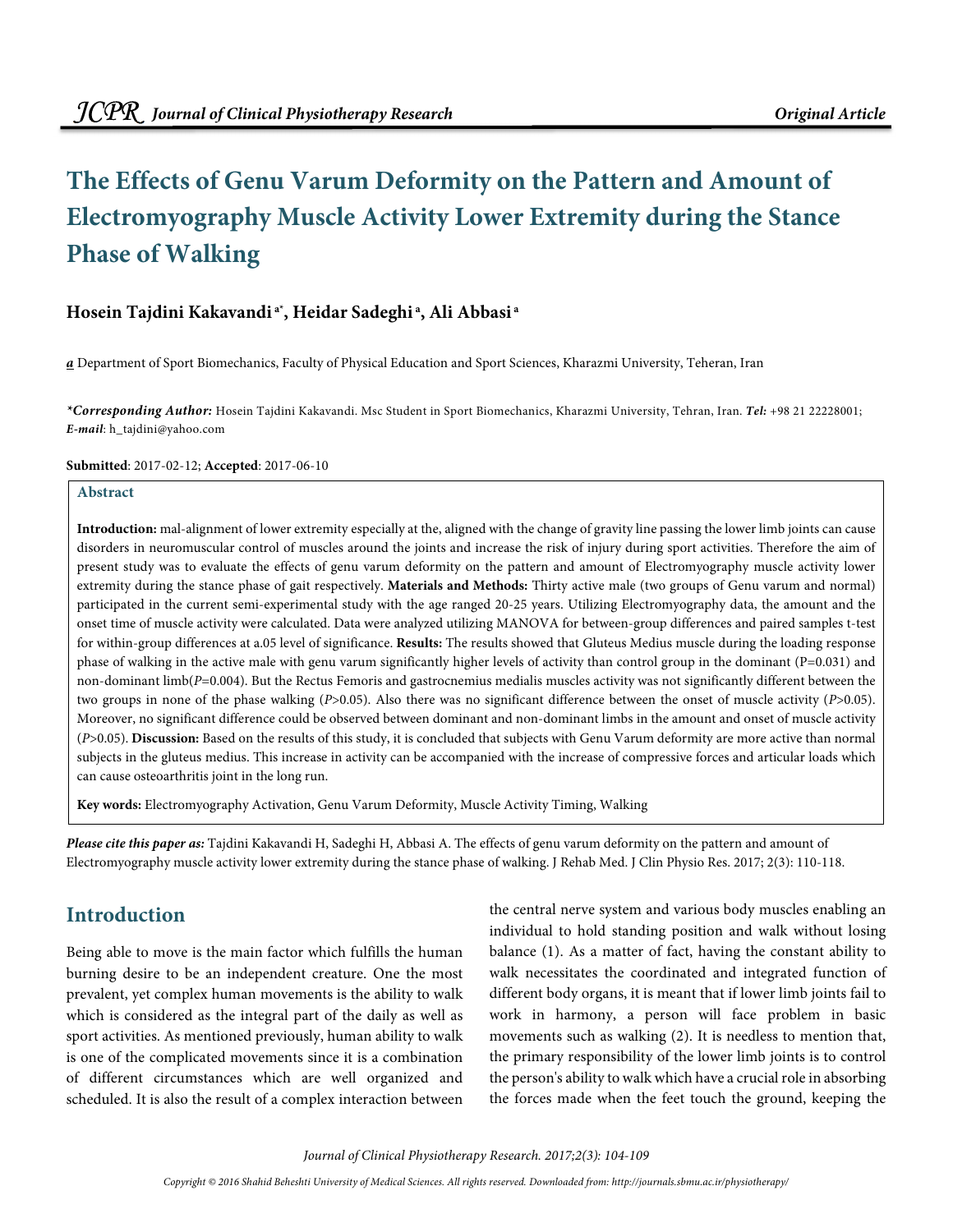balance and producing the necessary driving forces to establish the integrated and harmonious pattern of walking (3).

Knee join, as a median part, plays a vital role in supporting the body and transferring its weight when it comes to static and dynamic activities. When the body performs its routines activities it imposes high degree of gravity force on the knee whose stability and protection during the above mentioned activities are provided by the joints and ligaments surrounding the knee with no bone interference that is why this join is known to be one the most vulnerable joints in the body (4). Since the musculoskeletal system is an interwoven system, any change in any part of it will affect the function of other parts, consequently the biomechanical features of movements among people will be influenced respectively (5). One of the common deformity in lower limbs is known as genu varum deformity which causes outward bowing at the knees (6). This type of deformity has several serious consequences which can have direct effect on the function of lower limb muscles among those suffering from genu varum deformity. The negative consequences of this deformity includes; a pelvic, leg and ankle joint deformity, some biomechanical changes in the pelvic, leg and ankle joints, a change in tension line of the muscles, an increase in the imposed gravity force on outward ligament structures of the knee in both static and dynamic positions, stretching and loosening of the outward ligament structures of the knee and finally a change in the signals transferred from their mechanical receptors to the central nervous system (7, 8). The study by Stief et al., demonstrated the maximum quantity of the knee adduction torque during mid-stance and Terminal stance on the frontal plane was %32 among the individuals suffering from genu varum deformity and maximum quantity of the hip abduction torque during loading response phase on Transverse plane was more than people with no deformity (9). It was also shown that there was a noticeable increase in the internal rotational torque of the knee and the external rotational torque of the thigh among those people with deformity, therefore, this conclusion can be drawn that the symptoms and the effects of the genu varum deformity are not exclusively frontal plane oriented.

Based on the evidence collected if any musculoskeletal disorder is developed in one of the joint of the body, the muscles and ligaments on the concave side will become shorter, on the other hand, the muscles and ligaments on the convex side will become stretched; consequently, it seems reasonable that every single biomechanical change in lower limbs will affect the muscles activities which will finally result in a change in their function and a decrease in their efficiency (10). It is believed that many walking disorders observed among people are the result of the gradual muscular weakness, in this case, some other muscles start compensatory procedure which might result in altering the proportion of muscular forces and changes in movement patterns (11). Undoubtedly, it is vitally important to study the amount and the pattern of muscular activities among athletes. It is worth mentioning that improper or a delay in the function of muscles around the joint can negatively affect its stability and increase the risk of joint damage so that neuromuscular system plays a really important role in muscles activation and damage protection. To have the muscles activated, neuromuscular system employs two types of mechanisms known as; feed forward and feedback. On the one hand, in the feed forward mechanism neuromuscular system activates the muscles before any stimulus comes into operation, that is, neuromuscular system based on its previous experiences gained activates the muscles to prevent the balance loss and damage (12). It is really important to activate the muscles on time in order to establish the muscular stability (13). Preparatory muscular activity results in the Anticipatory postural Adjustments (13). It is with the help of these adjustments that body can keep the balance when stronger forces are imposed. Anticipatory postural Adjustments creates the proximal stability initiating distal movement; thus, muscular activities control the imposed forces to the joint by producing reaction torque (14). Muscular activity should be triggered on time and harmonically through the process of combining necessary forces effectively (13). Neuromuscular recruitment patterns are mainly liable for forming the joint firmness as well as its dynamic stability during the movement (15). Taking this into account, a joint stability disorder in three-phase motor plates during the lower limbs and body kinetic chain caused by deficiency in Dynamic Neuromuscular control, Timing or improper and unnatural Recruitment in the muscles of knee during exercise are considered as the main reasons for the ligament damage of the knee joint (16).

A comprehensive review of the literature revealed that while there were many studies conducted to examine the function of the muscles in people with genu varum deformity, where changes in structure and function of the Quadriceps were solely surveyed, there were few studies which focused on either other muscles or timing of the muscular activity so that the gap spotted contributed to carrying out the current study (17). There is also an ambiguity in the comparison of leg dominance during walking. Due to the fact that raising awareness of muscular imbalance between dominant and non-dominant leg as a dangerous and damaging factor among the athletes who rely on both legs equally in performing some physical activities is a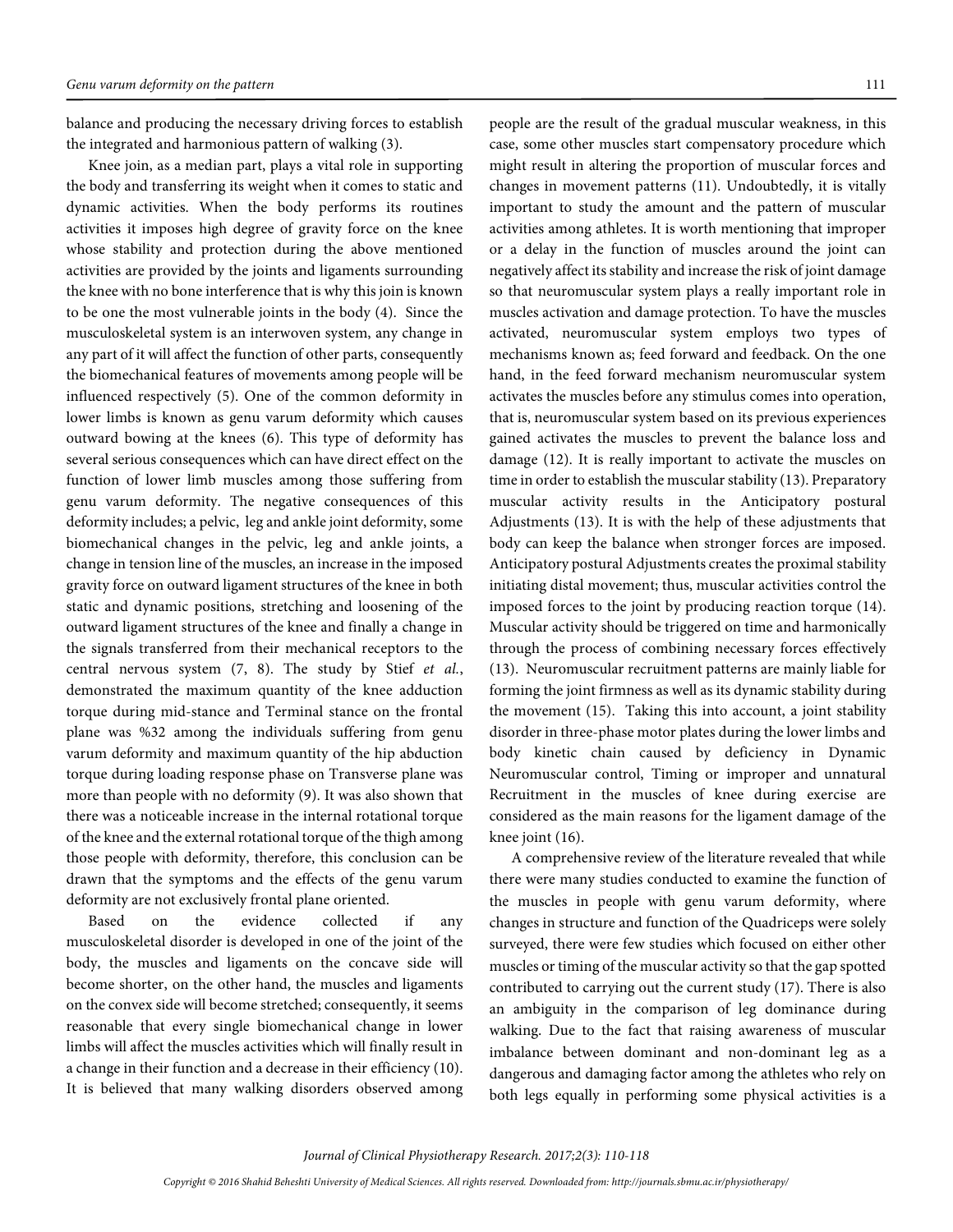crucial issue and due to the prevalence of genu varum deformity and lack of enough studies about the Electromyography genu varum deformity, coming to a basic understanding of its effects on Electromyography variable during the walking process is to be taken into consideration. As a result, the current study was conducted to find out if genu varum deformity has any influence on the pattern and the amount of the muscular activity of the dominant and non-dominant leg of the active men during the stance phase.

### **Materials and Methods**

All active male students studying at Kharazmi University comprised the sample of this semi-experimental study. They were in the 20-25 age range who had been following a regular sport schedule. Their schedule consisted of 3 sessions of physical activity, each lasted 90 minutes during a week. Thirty available participants were equally distributed into two groups of genu varum and normal in accordance with their knee status to perfume reformative movements in biomechanical laboratory. Some personal factors, including their height, weight, age as well as their physical activity features such as the amount, the type and the time they allocated to do exercise were quite similar. They took part in a wide range of physical activities, mainly known as, jogging, exercise movements, weight lifting to keep fit and healthy. The exclusion criteria determined were; suffering functional instability in ankle, experiencing the ankle sprain two years before the participation, having joint fractures or surgical record in lower limb, suffering ligament damages or Knee meniscus, having Mechanical knee instability, following a rehabilitation schedule relating to the lower limb during the six months before the participation, being diagnosed with chronic diseases such as rheumatism or diabetes and having Vestibular disorders.

At the beginning, the participants were briefed on the purpose and the process of the test, then the written consent beside all their personal information including; age, training history, the number of training sessions during a week and their diseases and damages records were obtained. To have the genu varum deformity determined among the participants, the distance between two internal ankles of the femoral bone at its prominence was measured and recorded by modified Industrial caliper enjoying the accuracy of 1/1 mm manufactured by LLD Company in Japan. The applicants were asked to stand barefoot in front of the examiner at their ease with no muscular contractions in their lower limb (18). They were also instructed

to lean against the wall and while their head, spinal cord, hip and heel touched the wall, they were required to keep their legs paired. The participants were placed into the group with genu varum deformity if three- centimeter distance was recognized between two internal ankles of the femoral bone. Next, the leg dominance among the subjects was identified by a simple test in which they were asked to shoot a ball. The participants were given five minutes to get themselves prepared to start the test and to perform the intended movement. To set totally natural conditions and to prevent any change in the walking patterns of the subjects they were requested to walk barefoot with their preferable speed along the direction, it helped them familiarize themselves with the test conditions. A speedometer was also used to control the potential effect of the speed of walking which was to be  $\pm 5\%$  (19).

Two force plates with three axes, BERTEC model, made in the USA, were used to identify the first time that the foot touched the ground; additionally, Electromyography with eight channels, MIE model, made in England was employed to examine the pattern and the amount of the muscular activity. It was synchronized with two force plates mentioned above. Later on, the data relating to Electromyography were collected with the frequency of 1024 HZ, then they were all filtered through the Butterworth filter with Cut of frequency of 13 to 430 HZ (20). Signals were measured by Disposable Electrodes one cm in diameter, SKINTACT model, made in Australia. After having the skin shaved and cleansed by a pad and alcohol, the electrodes were fixed upon the projected muscle of the dominant and nondominant legs. The electrodes were placed on the muscles in accordance with bipolar method and twenty mm center to center distance was considered. The European protocol called SENIAM was adapted to determine the place of electrodes on Gluteus medius muscle, Rectus femoris muscle, gastrocnemius medialis muscle. The earth electrode was also placed in suitable distance from the muscle on the bony area. The RMS index was considered to measure the amount of the Electromyography activity of the muscles during the Loading response phase (%15 at the beginning of the stance phase) and mid-stance/Propulsion phase (%45 at the end of the stance phase). After that, the obtained data relating to RMS index were normalized and divided by Maximum voluntary isometric contraction to be compared among the participants. To have the onsetof muscular activity at stance stage measured, the Rectify waves and triple the standard deviation of the amount of electrical activity of the muscles were taken into account. Arbitrarily, when the muscular activity reaches its threshold and remains on the threshold for minimum 25 Milliseconds, this will be considered as the onset of the activity (20). The onset of the activity of every muscle was evaluated when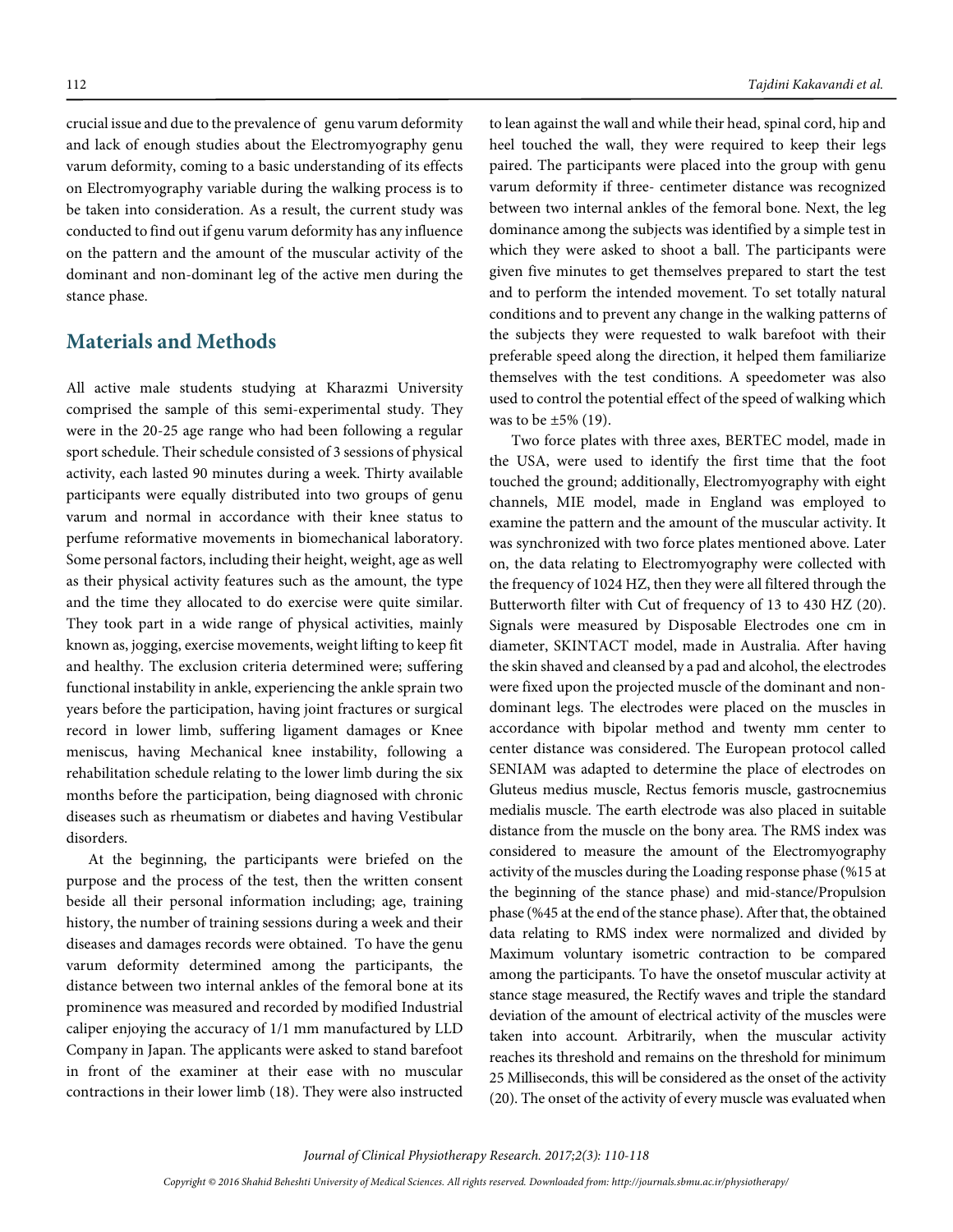|               | <b>Tuble 1.</b> Mean and standard deviation of two groups |                   |                   |                                               |  |  |
|---------------|-----------------------------------------------------------|-------------------|-------------------|-----------------------------------------------|--|--|
| Group         | Age (year)                                                | Weight (Kilogram) | Height $(Cm)$     | Distance between knee medial epicondyles (cm) |  |  |
| <b>Normal</b> | $22.53 \pm 1.59$                                          | 74.66±6.76        | $176.13 \pm 5.35$ | $0.78 \pm 0.65$                               |  |  |
| genu varum    | $22.80 \pm 1.56$                                          | 72.73±6.52        | 178.26±4.75       | $5.68 \pm 0.78$                               |  |  |
| P-value       | 0.657                                                     | 0.433             | 0.259             | 0.000                                         |  |  |

**Table 1**. Mean and standard deviation of two groups

**Table 2**. The results of the MANOVA test to compare the amount and the starting pint of muscular activity

| <b>Variable</b>           | Wilks' $\lambda$ |       | Sig   | <b>Partial Eta Squared</b> |  |  |  |
|---------------------------|------------------|-------|-------|----------------------------|--|--|--|
| <b>Amount of activity</b> | 0.161            | 7.373 | 0.000 | 0.839                      |  |  |  |
| Onsetof activity          | 0.693            | 1.697 | 0.167 | 0.307                      |  |  |  |

the heel touched the ground, in case that the muscle got activated earlier than the time when the heel touched the ground, the starting time was illustrated by minus sign and if the muscular activity initiated after the time when the heel touched the ground, the onsetwas demonstrated by plus sign.

Several statistical procedures were then adopted to analyze the data obtained by the SPSS software version 23. Mean and standard deviation were employed to describe the variables, Kolmogorov–Smirnov test was used to determine the normal distribution of data, Levene test was performed to check the homogeneity of the data Variance, independent T-test was used to survey the difference in the physical features of two groups, dependent T-test was performed to study the intra difference and finally MANOVA, P>0.5, was employed to compare the amount and the onset of muscular activity between two groups of participants.

### **Results**

All personal characteristics of the participants in both normal and genu varum groups including, age, weight, height and the distance between two knee medial epicondyle are presented in the table 1.

Table 2 illustrates the results of the MANOVA test performed to examine the amount and the onset of muscular activity between two groups of participants. As can be clearly seen, there was a significant difference between two groups regarding the amount of the muscular activity; however, as regards to the onset of the activity  $(P=0.000)$ , the data did not show any significant difference between two groups P>0.05.

The results of the intra group tests depicted that there was a significant difference between two groups regarding the amount of the Gluteus medius muscle activity during loading position in the dominant leg  $(P=0.031)$  in comparison with non-dominant leg (P>0.004), in other word, the participants in

the genu varum group demonstrated the larger amount of activity. Considering the amount of the Rectus femoris muscle and gastrocnemius muscle activity, there was no significant difference between two groups (P>0.05).

Tables 3 and 4 shows the results of the dependent T-test indicating that concerning the amount of the activity of a particular muscle, there was no significant difference between the dominant and non-dominant legs  $(P>0.05)$ .

As shown in the table 5, regarding the onsetof the muscular activity there was no significant difference between the dominant and non-dominant leg (P>0.05)

### **Discussion**

The purpose of the current study was to examine the effect of the genu varum deformity on the pattern and the amount of the Electromyography muscular activity of the lower limb during the stance phase among active female subjects. According to the results achieved, there was no significant difference between two normal and genu varum groups regarding the onset of the activity of the Gluteus medius, Rectus femoris and gastrocnemius medialis in the dominant and non-dominant leg. Neuromuscular activation patterns are one important area of research when it comes to injury. Neuromuscular control, known as muscular activation adjustment, are defined based on the nervous system and the factors relating to the performance of the physical activity (21). It is absolutely necessary for the Dynamic firmness of muscles to be predicted, some reactions to the forces imposed on the joints during the movement should be produced (15). It should be mentioned that efficient Neuromuscular control which is the result of the proper timing and proper production of force is really important to bring the protective stability about; as a result, any factor resulting in the delay or functional inhibition of the joints stabilizing factors will initially lead to joint instability and later on it will cause other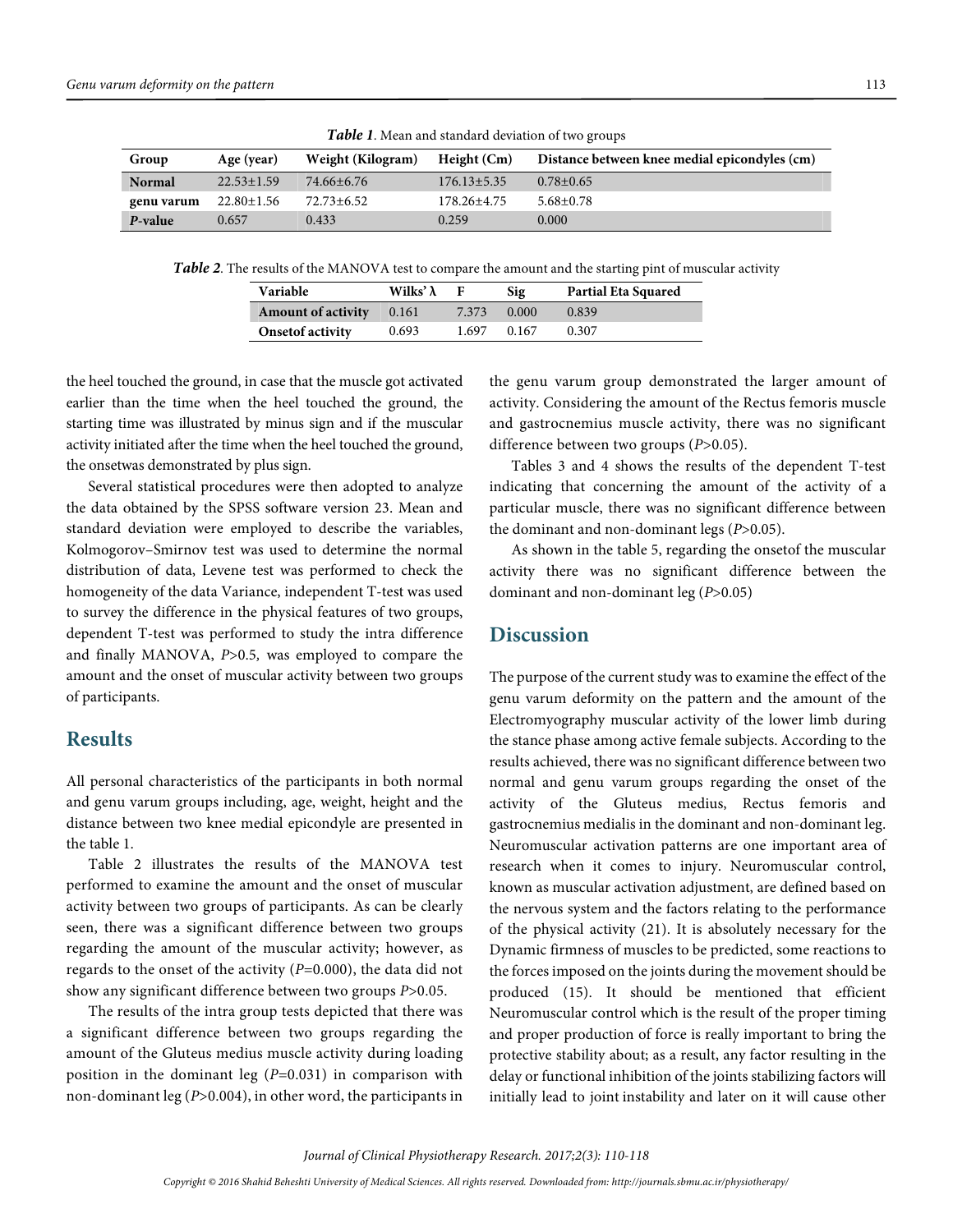| Variable                      | Organ        | Muscle                | Group      | Mean±SD           | Df                     | $\mathbf{F}$   | <b>Sig</b>     | Partial<br>Eta<br>Squared |
|-------------------------------|--------------|-----------------------|------------|-------------------|------------------------|----------------|----------------|---------------------------|
|                               | Dominant     | Gastrocnemius         | Normal     | 19.09±6.34        | $\mathbf{1}$           | 1.270          | 0.269          | 0.043                     |
|                               |              |                       | Genu Varum | $16.67 \pm 5.38$  |                        |                |                |                           |
|                               |              | Rectus Femoris        | Normal     | $21.69 \pm 7.13$  | $\mathbf{1}$           | 1.862          | 0.183          | 0.062                     |
|                               |              |                       | Genu Varum | $18.26 \pm 6.60$  |                        |                |                |                           |
|                               |              | Gluteus Medius        | Normal     | $38.93 \pm 10.48$ | 1                      | 5.152          | 0.031          | 0.155                     |
| Amount of activity at loading |              |                       | Genu Varum | $47.27 + 9.62$    |                        |                |                |                           |
| response phase                | Non-dominant | Gastrocnemius         | Normal     | $16.92 \pm 5.57$  | 1<br>$\mathbf{1}$      | 0.516          | 0.478          | 0.018                     |
|                               |              |                       | Genu Varum | $15.58 \pm 4.61$  |                        |                |                |                           |
|                               |              | <b>Rectus Femoris</b> | Normal     | $23.03 \pm 8.02$  |                        | 1.140          | 0.295          | 0.039                     |
|                               |              |                       | Genu Varum | $20.05 \pm 7.19$  |                        |                |                |                           |
|                               |              | Gluteus Medius        | Normal     | 38.87±9.06        | 1                      | 9.808          | 0.004          | 0.259                     |
|                               |              |                       | Genu Varum | $48.10 \pm 6.92$  |                        |                |                |                           |
|                               | Dominant     | Gastrocnemius         | Normal     | $38.78 + 9.23$    | $\mathbf{1}$           | 1.365          | 0.253          | 0.046                     |
|                               |              |                       | Genu Varum | 34.73±10.14       |                        |                |                |                           |
|                               |              | Rectus Femoris        | Normal     | $8.76 \pm 3.70$   | 1<br>$\mathbf{1}$<br>1 | 0.113          | 0.739          | 0.004                     |
|                               |              |                       | Genu Varum | $8.30 \pm 3.89$   |                        |                |                |                           |
|                               |              | Gluteus Medius        | Normal     | $18.46 \pm 6.65$  |                        | 3.802<br>0.368 | 0.061<br>0.549 | 0.120<br>0.013            |
| Amount of activity at mid-    |              |                       | Genu Varum | $23.05 \pm 6.23$  |                        |                |                |                           |
| stance/Propulsion phase       | Non-dominant | Gastrocnemius         | Normal     | 39.47±10.32       |                        |                |                |                           |
|                               |              |                       | Genu Varum | 37.26±9.57        |                        |                |                |                           |
|                               |              | Rectus Femoris        | Normal     | $9.01 \pm 3.94$   | $\mathbf{1}$           | 0.127          | 0.724          | 0.005                     |
|                               |              |                       | Genu Varum | 8.49±4.04         |                        |                |                |                           |
|                               |              | Gluteus Medius        | Normal     | 17.19±7.41        | 1                      | 2.081          | 0.160          | 0.069                     |
|                               |              |                       | Genu Varum | 20.84±6.40        |                        |                |                |                           |

| Table 3. Amount of muscular activity and intra-group differences |  |
|------------------------------------------------------------------|--|
|------------------------------------------------------------------|--|

### **Table 4**. Results of the dependent T-test to compare the muscular activity in dominant and non-dominant organs

| Variable          | <b>Stage</b>            | Muscle                | Group      | Organ        | Mean±SD           | t        | Sig   |
|-------------------|-------------------------|-----------------------|------------|--------------|-------------------|----------|-------|
|                   |                         |                       | Normal     | Dominant     | $19.09 \pm 6.34$  | 1.909    | 0.077 |
|                   |                         | Gastrocnemius         |            | Non-dominant | $16.92 \pm 5.57$  |          |       |
|                   |                         |                       | Genu Varum | Dominant     | $16.67 \pm 5.38$  | 0.896    | 0.385 |
|                   |                         |                       |            | Non-dominant | 15.58±4.61        |          |       |
|                   |                         |                       | Normal     | Dominant     | $21.69 \pm 7.13$  | $-1.740$ | 0.104 |
|                   | <b>Loading position</b> | Rectus Femoris        |            | Non-dominant | $23.3 \pm 8.02$   |          |       |
|                   |                         |                       | Genu Varum | Dominant     | $18.26 \pm 6.60$  | $-1.540$ | 0.146 |
|                   |                         |                       |            | Non-dominant | $20.05 \pm 7.19$  |          |       |
|                   |                         |                       | Normal     | Dominant     | 38.93±10.48       | 0.049    | 0.962 |
|                   |                         | Gluteus medius        |            | Non-dominant | 38.87±9.06        |          |       |
|                   |                         |                       | Genu Varum | Dominant     | $47.27 \pm 9.62$  | $-0.540$ | 0.598 |
| of<br>Amount      |                         |                       |            | Non-dominant | 48.10±6.92        |          |       |
| muscular activity |                         |                       | Normal     | Dominant     | 38.78±9.23        | $-0.613$ | 0.549 |
|                   |                         | Gastrocnemius         |            | Non-dominant | 39.47±10.32       |          |       |
|                   |                         |                       | Genu Varum | Dominant     | $34.73 \pm 10.14$ | $-2.007$ | 0.065 |
|                   |                         |                       |            | Non-dominant | 37.26±9.57        |          |       |
|                   |                         |                       | Normal     | Dominant     | $8.76 \pm 3.70$   | 0.390    | 0.702 |
|                   | Mid-stance              | and<br>Rectus Femoris |            | Non-dominant | $9.01 \pm 3.94$   |          |       |
|                   | Propulsion              |                       | Genu Varum | Dominant     | $8.30 \pm 3.89$   | $-0.215$ | 0.833 |
|                   |                         |                       |            | Non-dominant | $8.49{\pm}4.04$   |          |       |
|                   |                         |                       | Normal     | Dominant     | $18.46 \pm 6.65$  | 1.429    | 0.175 |
|                   |                         | Gluteus medius        |            | Non-dominant | $17.19 \pm 7.41$  |          |       |
|                   |                         |                       | Genu Varum | Dominant     | $23.5 \pm 6.23$   | 1.631    | 0.125 |
|                   |                         |                       |            | Non-dominant | $20.84 \pm 6.40$  |          |       |

Journal of Clinical Physiotherapy Research. 2017;2(3): 110-118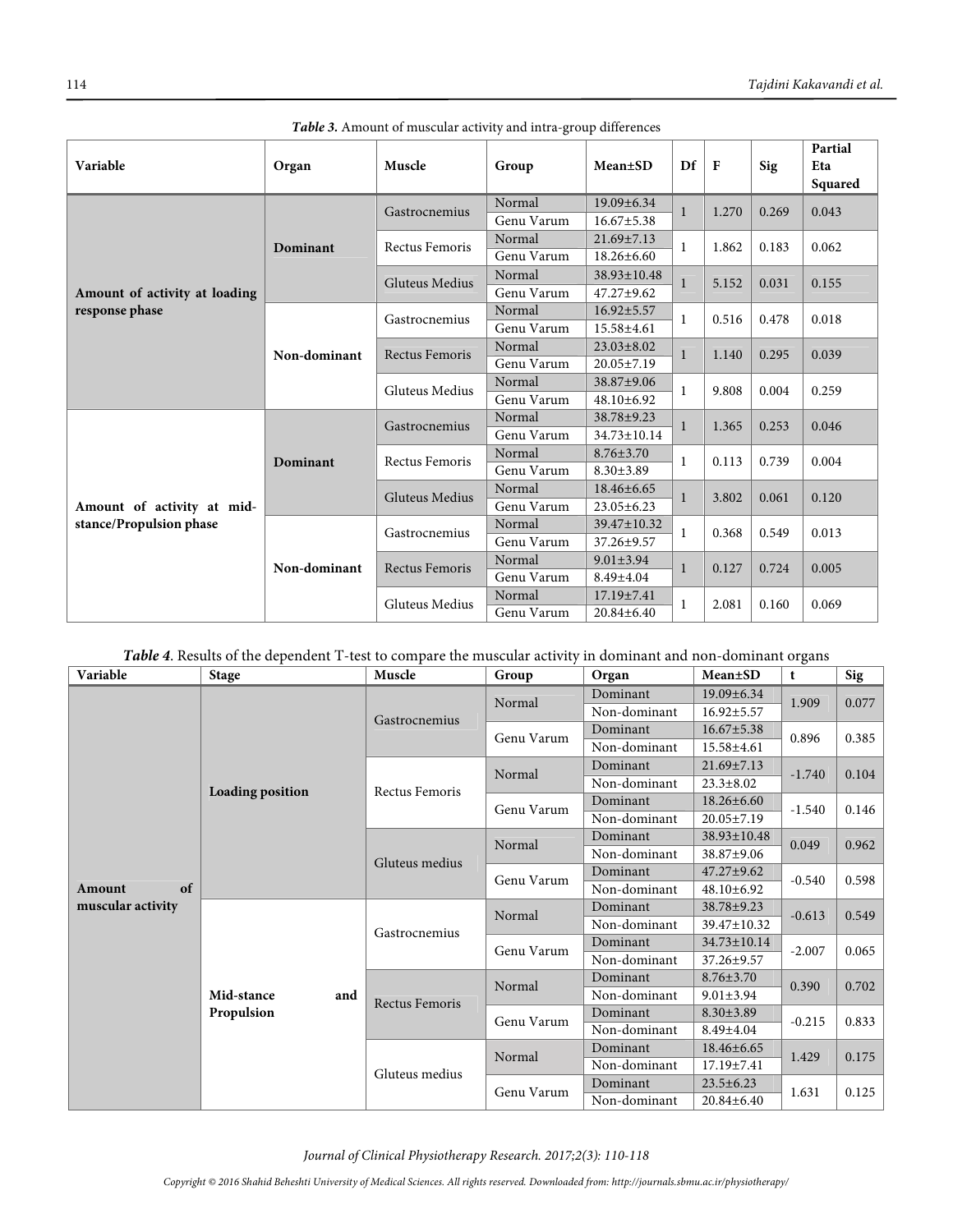$O<sub>I</sub>$ 

| <b>Table 5.</b> results of the dependent 1-test to compare the onset of activity in dominant and non-dominant organs |                |            |              |                     |          |       |  |  |  |
|----------------------------------------------------------------------------------------------------------------------|----------------|------------|--------------|---------------------|----------|-------|--|--|--|
| Variable                                                                                                             | Muscle         | Group      | Organ        | <b>Mean</b> ±SD     |          | Sig   |  |  |  |
|                                                                                                                      |                | Normal     | Dominant     | 73.93±44.22         | $-0.365$ | 0.721 |  |  |  |
|                                                                                                                      | Gastrocnemius  |            | Non-dominant | 78.86±28.75         |          |       |  |  |  |
|                                                                                                                      |                | Genu Varum | Dominant     | $66.46 \pm 35.56$   | 0.225    | 0.825 |  |  |  |
|                                                                                                                      |                |            | Non-dominant | $63.93 \pm 30.50$   |          |       |  |  |  |
|                                                                                                                      | Rectus Femoris | Normal     | Dominant     | $-116.80\pm 49.20$  | 0.751    | 0.465 |  |  |  |
| <b>Onset of activity</b>                                                                                             |                |            | Non-dominant | $-105.13 \pm 38.28$ |          |       |  |  |  |
|                                                                                                                      |                | Genu Varum | Dominant     | $-133.00 \pm 29.76$ | 1.861    | 0.084 |  |  |  |
|                                                                                                                      |                |            | Non-dominant | $-118.60 \pm 42.65$ |          |       |  |  |  |
|                                                                                                                      |                | Normal     | Dominant     | $-150.33 \pm 34.75$ | 0.681    | 0.507 |  |  |  |
|                                                                                                                      | Gluteus medius |            | Non-dominant | $-140.40\pm44.16$   |          |       |  |  |  |
|                                                                                                                      |                | Genu Varum | Dominant     | $-126.80\pm 43.81$  | 0.720    | 0.483 |  |  |  |
|                                                                                                                      |                |            | Non-dominant | $-117.40 \pm 37.94$ |          |       |  |  |  |

**Table 5.** results of the dependent T-test to compare the onset of activity in dominant and non-dominant organs

damages (15). As a matter of fact, the manner and the time of the muscular activation enable the joints to optimize their firmness and to absorb and ward off the forces effectively, that will prevent the potential damages. The first negative consequence of the improper timing with regard to activity of the muscles surrounding the joints is considered to be the joints dynamic stability. On the other hand, proper timing employs the suitable feed forward patterns to control the movement and joint status in damaging situations. In case of improper timing of muscular activity, the joint will be exposed to damage. Additionally, to have the control over the Varvs and Valgvs during the physical activity, feed forward patterns are required to take the proper measures on time.

Patrek et al. reported no change in Kinematiclanding after the thigh abductor muscles experienced fatigue, but longer delay in Gluteus medius muscle (22). They also stated that, the longer delay in Gluteus medius muscle was equal to Predictive activity of this muscle. A decrease in the Predictive activity or in the power of the thigh abductor muscles result in a decrease in hip stiffness، on the frontal plate. Besides, a decrease in the Predictive activity means a decrease in the Joint torque and in the external thigh adductor torque. Russell et al. said that the activity time of the Gluteus medius muscle is more important than its amount of activity. Based on the literature review, there was no study conducted to examine the onset of the muscular activity during walking and among the people suffering from genu varum deformity (23). The majority of the studies related to the time of muscular activity mostly focused on the possible knee damages such as, Arthritis and Reconstruction of the anterior cruciate ligament, based on these studies knee damages can change the time of the muscular activation (24, 25). According to one similar study carried out by Park et al. in which they compared the onsetof the muscular activity of Vastus medialis and vastus lateralis among people with genu varum

deformity, there was no difference between the normal and among people with genu varum group regarding the onsetof the muscular activity (20, 26). The results of that study by Park et al. are compatible with the results of the current study (26). In another research done by Javdaneh et al., the timing of the activity of the corresponding and apposite muscles to the function of anterior cruciate ligament among male athletes with ankle pronation during the Single-leg landing was surveyed, considering the gastrocnemius and Gluteus medius muscles, its results which match the results of the present study did not support the evidence of any significant difference between two groups (27, 28).

Another comparable study was conducted by Beckman in which the internal rotation of ankle, the onset of the Gluteus medius muscle activity among those who had extreme range of motion were measured. The results of the study proved that there was a delay in the Gluteus medius muscle activation among people with extreme range of motion. There are several factors that can clearly explain the incompatibility of the results of that study with the present study, for example; Classification anomalies, range age of 31 (29), (older age range changes the employment of muscular activity patterns), type of the research, the physical activity level of the participants who were normal individuals (employment of muscle might be different between normal subjects and athletes) (28). Since there was no significant difference between participants in normal and genu varum groups regarding the muscular activation pattern, it might be concluded that genu varum deformity is not an important factor causing the increase in the onset of muscular activity during the stance phase of walking; consequently, Kinetics and Kinematic factors should be carefully examined to explain the main reasons of damage among those with genu varum deformity.

Moreover, according to the results of this study there was a significant difference between the subjects distributed in two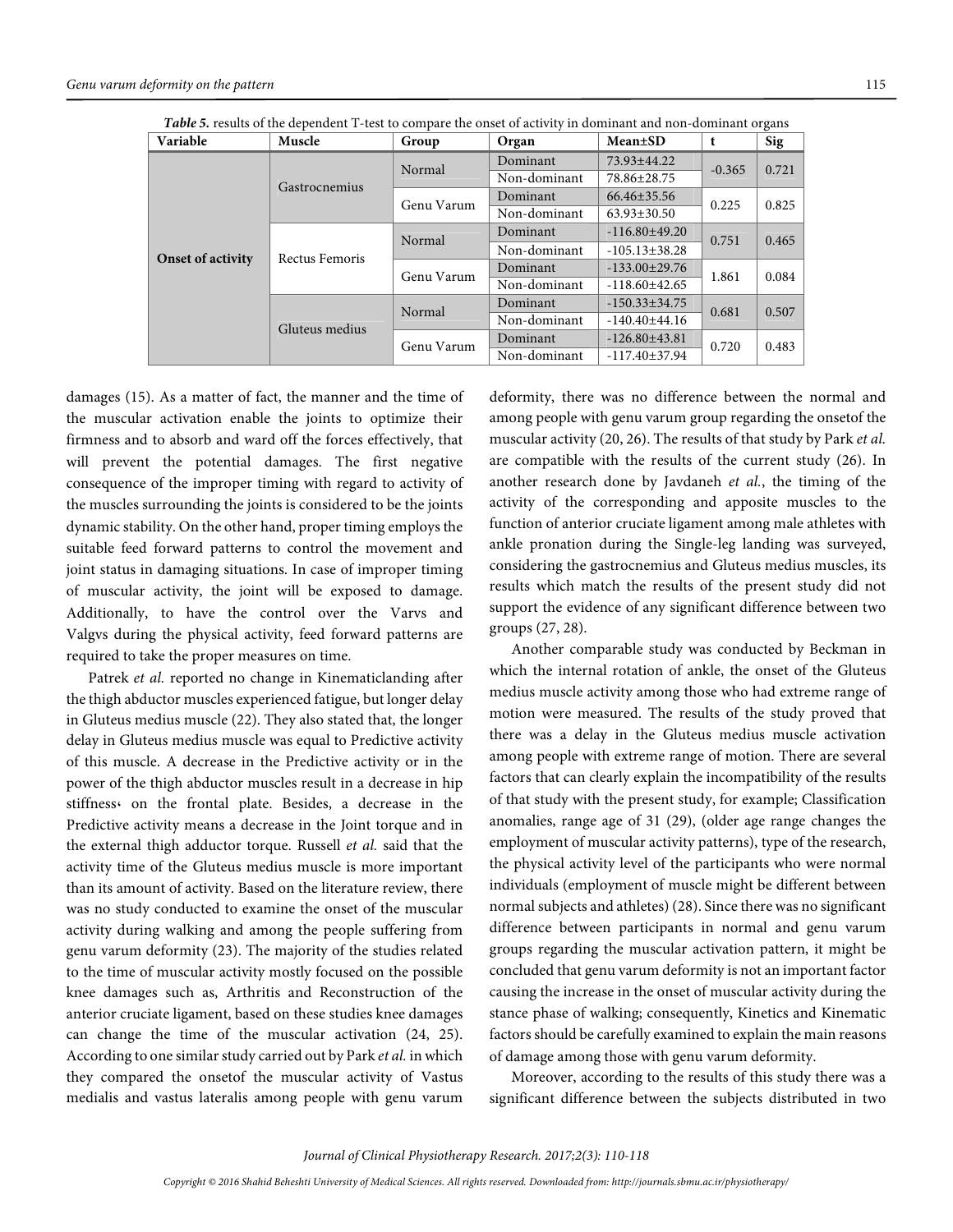normal and genu varum groups considering the activity of the Gluteus medius muscle at the stage of loading position in both dominant and non-dominant organs, the activity of the gastrocnemius and Rectus femoris muscles was not significantly different in two groups of participants, though. The electrical activity of these two types of muscles among the subjects in the genu varum group was less than those in the normal group. The above mentioned results are consistent with the findings of studies conducted by Barati, Musavi, Anbarin et al., Heiden et al. and Tsakoniti et al. on the one hand, and they were not compatible with the results of the research done by Mahaki et al. and Musavi et al., on the other hand (30-34). This incompatibility can be related to the difference in the pattern of foot contact with the ground during walking and landing circle as well as the difference in the pattern of muscle employment and absorption of the shock. Gluteus medius muscle is responsible for the stability of pelvis and thigh abduction, its activity increases depending on the task difficulty. The body gravity turns into the supporting surface during walking and imposing the weight on one leg and the body weight creates an external and adductive torque which is a Disruptive force to the stability. This force puts the thigh in adduction position, the pelvis in downward position and the knee in Valgus position. As there is an interval between the electrical activity of the muscle and the creation of the force, abductor should take action prior to the Disruptive force to the stability in order to have effective function. To achieve this purpose, central nervous system predicts the time when Disruptive force to the stability starts to be active and makes the muscles contracted with the help of some muscular strategies (35). In accordance with the results of the current study, the activity of the Gluteus medius muscle among individuals with genu varum deformity is more than healthy subjects (1). One possible explanation for the obtained results can be the fact that Coxa Valga is common among the people suffering from genu varum deformity. Since in Coxa Valga there is a decrease in the Torque arm of the abductor muscles in thigh joint, to compensate the lack of mechanical advantage, the activity of these muscles increases in order to keep the pelvis in horizontal position when it has to bear the body weight (1). Due to the increase in the muscular activity, compressive forces in the thigh bone head increase which promotes the tendency to thigh Osteoarthritis. In case that a muscle is weak, central nervous system compensates this weakness by increasing the Neural Drive through which it can create similar force to increase the muscular activity (36). Although there was no significant difference between the applicants in both normal and genu varum groups with regard

to the activity of gastrocnemius and Rectus femoris muscles, subjects in genu varum group recorded less activity in these muscles. Decrease in the activity of the Rectus femoris muscle can be related to the change in the Tension line and in the direction of the Quadriceps tendon as well as the force transition to inner side of the muscle on the sagittal plane (37). Tsakoniti et al. did not report any significant difference between normal and genu varum groups regarding the Rectus femoris, a reasonable explanation for this finding is that Rectus femoris which kelps the thigh bend has two joints (38). The decrease in the gastrocnemius muscle activity among those who suffered from genu varum deformity can be also explained by taking this fact into consideration that this deformity causes some secondary changes in lower limb which result in an internal rotation in Tibia and a change in the ankle position when it has to tolerate the body weight. As previously mentioned, there was no significant difference between normal and genu varum groups as regards to the amount and onset of the muscular activity of the gastrocnemius, Rectus femoris and Gluteus medius in dominant and non-dominant legs. It seems that there is no difference between the muscular function of the dominant and non-dominant legs among people who rely on both legs while doing physical activities. More significant difference might be observed among those athletes who have to depend on one leg more to perform the intended physical activity (39). When it comes to walking, a foot touches the ground and the produced shock is transferred to the lower limb, in case of knee varus, this shock will result in improper force imposition. If there is no suitable contraction in the amount and the time of activity, Ground reaction force will impose a lot of pressure on different parts on all planes which can increase the compressive forces in Compartments and joint, this, in the end will cause many damages; therefore, all biomechanical changes caused by knee varus or compensatory disorders such as; ankle pronation, Coxa valga can affect the a, mechanical efficiency of muscles, sensory feedback and navigation. These effects will respectively bring about some changes in muscular function which will have destructive effects in the future, so the difference observed in the activity of the Gluteus medius muscle can be considered as a response to these changes.

### **Conclusion**

By taking the results of the current study into account it can be concluded that Gluteus medius muscle is more active among individuals with genu varum deformity. Considering the fact that the operating angle of Gluteus medius muscle anatomically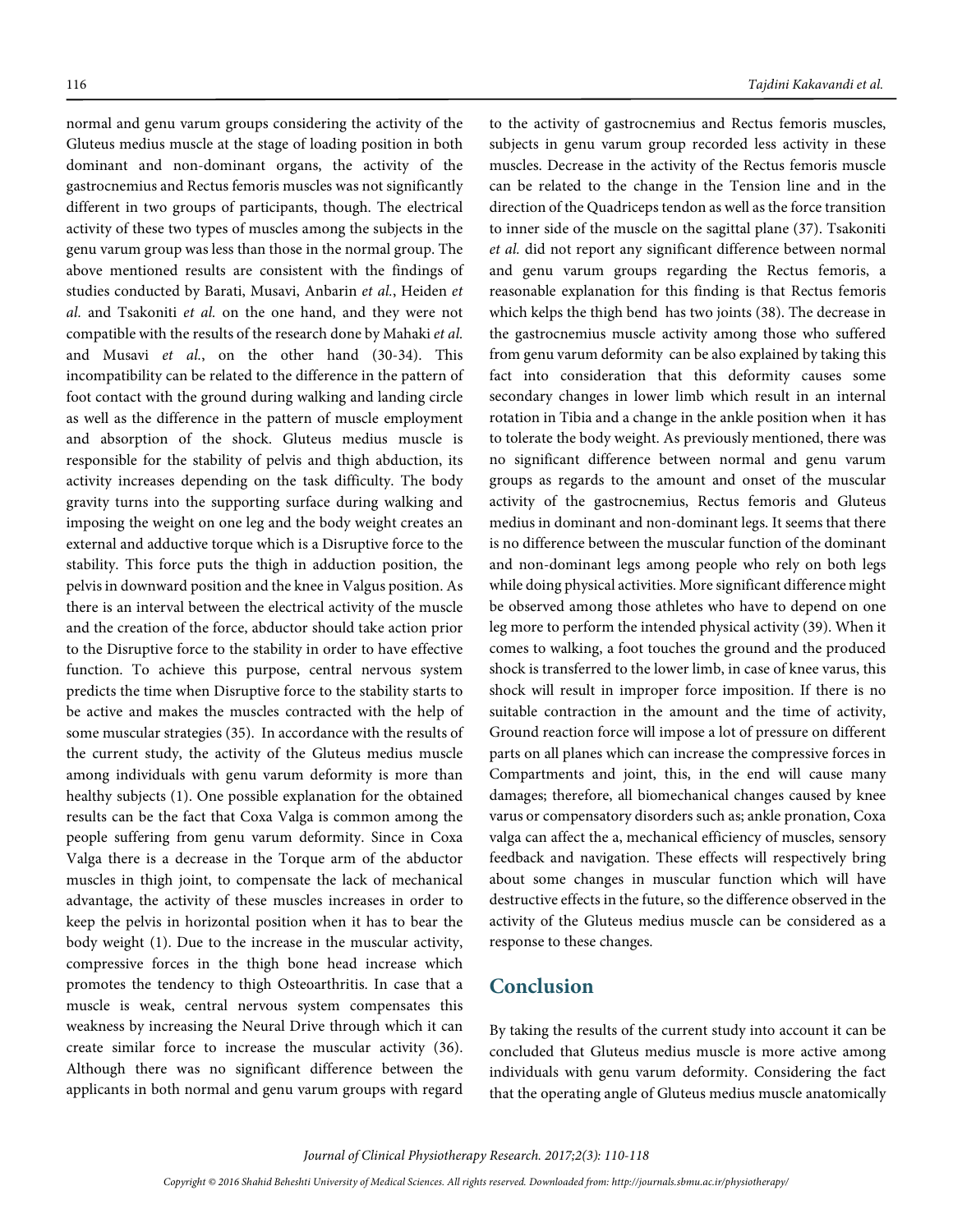is located on the frontal plane, people with genu varum deformity maintain the stability on frontal plane to keep the center of gravity around the supporting surface by increasing the Gluteus medius muscle through an adduction torque. This increasing activity can be the reason for some joint related diseases like thigh Osteoarthritis in a long turn due to the increase in the compressive forces and articular loads; consequently it is highly recommended that people with genu varum deformity perform reformative exercises to decrease the activity of the Gluteus medius muscle which will result in the improvement in the muscular function and damage prevention. Additionally, to be able to generalize the findings of the current study to a wider range of groups, the present study can be conducted on larger sample with wider age range.

#### **Acknowledgments:**

The current article is based on the parts of the thesis written by Hossein Tajdini Kakavandi under the supervision of Dr. Sadeghi in biomechanical department of Kharazmi university. Hereby, we would like to thank all those who help us in conducting this study.

#### **Conflict of interest:**

None

#### **Funding support:**

This project had no external funding, and no financial or other relationships pose a conflict of interest

#### **Authors' contributions:**

All authors made substantial contributions to conception, design, acquisition, analysis and interpretation of data.

# **References**

- 1. Neumann DA. Kinesiology of the musculoskeletal system: foundations for rehabilitation: Elsevier Health Sciences; 2013.
- 2. Sneyers CJL, Lysens R, Feys H, Andries R. Influence of malalignment of feet on the plantar pressure pattern in running. Foot & ankle international. 1995;16(10):624-32.
- 3. Lusardi MM, Jorge M, Jorge M, CC N. Orthotics and prosthetics in rehabilitation: Elsevier Health Sciences;; 2012.
- 4. Levangie PK, Norkin CC. Joint structure and function: a comprehensive analysis: FA Davis; 2011.
- 5. Twomey D, McIntosh A, Simon J, Lowe K, Wolf S. Kinematic differences between normal and low arched feet in children using the Heidelberg foot measurement method. Gait & posture. 2010;32(1):1-5.
- 6. Neely FG. Biomechanical risk factors for exercise-related lower limb injuries. Sports medicine. 1998;26(6):395-413.
- 7. Van Gheluwe B, Kirby KA, Hagman F. Effects of simulated genu valgum and genu varum on ground reaction forces and subtalar joint function during gait. Journal of the American Podiatric Medical Association. 2005;95(6):531-41.
- 8. Marks R, Percy J, Semple J, Kumar S. Quadriceps femoris activation changes in genu varum: a possible biomechanical factor in the pathogenesis of osteoarthrosis. Journal of theoretical biology. 1994;170(3):283-9.
- 9. Stief F, Böhm H, Schwirtz A, Dussa CU, Döderlein L. Dynamic loading of the knee and hip joint and compensatory strategies in children and adolescents with varus malalignment. Gait & posture. 2011;33(3):490-5.
- 10. Ramsey DK, Snyder‐Mackler L, Lewek M, Newcomb W, Rudolph KS. Effect of anatomic realignment on muscle function during gait in patients with medial compartment knee osteoarthritis. Arthritis Care & Research. 2007;57(3):389-97.
- 11. Goldberg EJ, Neptune RR. Compensatory strategies during normal walking in response to muscle weakness and increased hip joint stiffness. Gait & posture. 2007;25(3):360-7.
- 12. Silvers HJ, Mandelbaum BR. ACL injury prevention in the athlete. Sport-Orthopädie-Sport-Traumatologie-Sports Orthopaedics and Traumatology. 2011;27(1):18-26.
- 13. Borghuis J, Hof AL, Lemmink KA. The importance of sensorymotor control in providing core stability. Sports medicine. 2008;38(11):893-916.
- 14. Kibler WB, Press J, Sciascia A. The role of core stability in athletic function. Sports medicine. 2006;36(3):189-98.
- 15. Baratta R, Solomonow M, Zhou B, Letson D, Chuinard R, D'ambrosia R. Muscular coactivation: the role of the antagonist musculature in maintaining knee stability. The American journal of sports medicine. 1988;16(2):113-22.
- 16. Hewett T, Zazulak B, Myer G, Ford K. A review of electromyographic activation levels, timing differences, and increased anterior cruciate ligament injury incidence in female athletes. British journal of sports medicine. 2005;39(6):347-50.
- 17. Namavarian N, Rezasoltani A, Rekabizadeh M. A study on the function of the knee muscles in genu varum and genu valgum. Journal of Modern Rehabilitation. 2014;8(3):1-9.
- 18. Palastanga N, Field D, Soames R. Anatomy and human movement: structure and function: Elsevier Health Sciences; 2006.
- 19. Murley GS, Landorf KB, Menz HB, Bird AR. Effect of foot posture, foot orthoses and footwear on lower limb muscle activity during walking and running: a systematic review. Gait & posture. 2009;29(2):172-87.
- 20. Park S, Chung J-S, Kong Y-S, Ko Y-M, Park J-W. Differences in onset time between the vastus medialis and lateralis during stair stepping in individuals with genu varum or valgum. Journal of physical therapy science. 2015;27(9):2727-30.